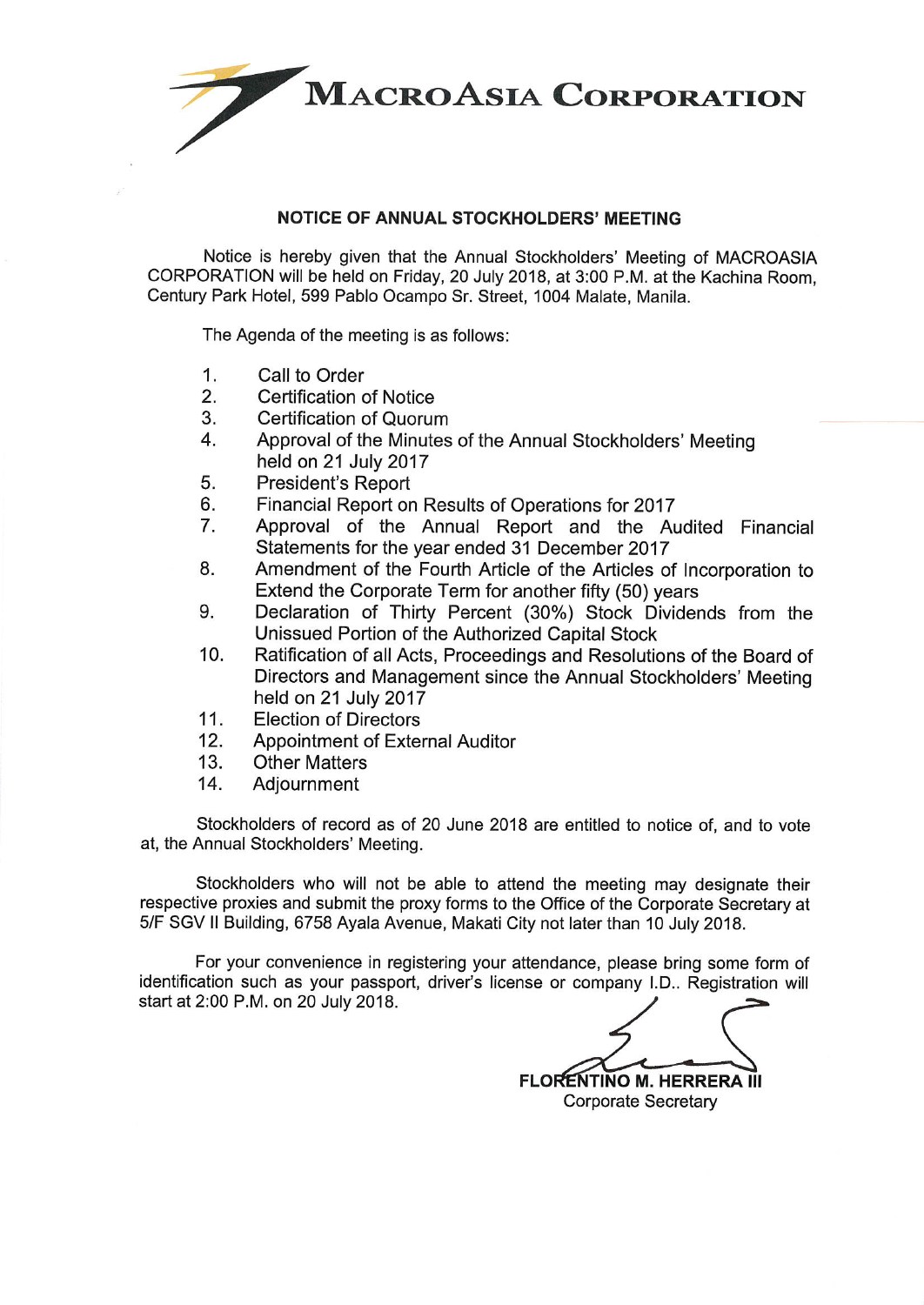## **Explanation and Rationale for Each Item in the Agenda**

1. Call to Order

The Chairman of the Board of Directors, Dr. Lucio C. Tan, will call the meeting to order. Thereafter, the Chairman shall ask the President and Chief Operating Officer, Mr. Joseph T. Chua to preside over the meeting.

2. Certification of Notice

The Corporate Secretary will certify the date when written notice of the meeting was sent to all stockholders of record as of 20 June 2018.

3. Certification of Quorum

The Corporate Secretary will further certify to the presence of a quorum in the meeting. The stockholders representing at least two-thirds of the outstanding capital stock of the Corporation, present in person or by proxy, shall constitute a quorum for the transaction of the business. The number of the shares represented at the meeting shall be validated by PNB Trust, the stock transfer agent of the Corporation.

4. Approval of the Minutes of the Annual Stockholders' Meeting held on 21 July 2017

The Minutes of the Annual Stockholders' Meeting of the Corporation held on 21 July 2017 are available at the Corporation website, [http://www.macroasiacorp.com/.](http://www.macroasiacorp.com/) Copies thereof will be posted at the venue of the meeting for the perusal of the stockholders present.

The affirmative vote of stockholders representing at least a majority of the outstanding capital stock of the Corporation present at the meeting shall be necessary to approve the resolution.

5. President's Report

The President and Chief Operating Officer of the Corporation, Mr. Joseph T. Chua, will deliver the President's Report on the results of operations of the Corporation and its subsidiaries, together with the projected business outlook for 2018.

A resolution noting the President's Report will be presented for the approval of the stockholders.

The affirmative vote of stockholders representing at least a majority of the outstanding capital stock of the Corporation present at the meeting shall be necessary to approve the resolution.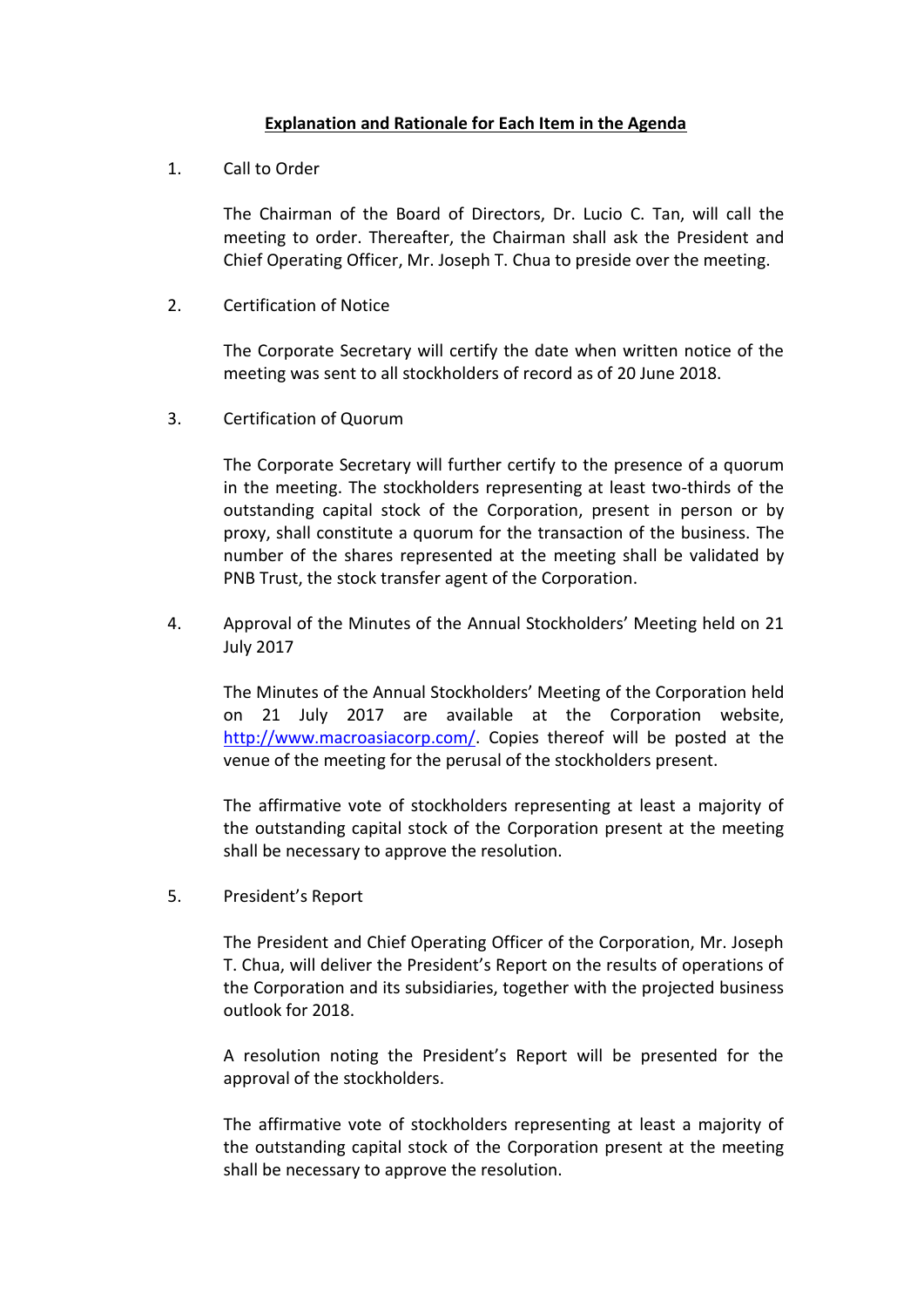6. Financial Report on Results of Operations for 2017

The Corporation's Chief Financial Officer, Mr. Amador T. Sendin, will present the Financial Report for the year ended 31 December 2017.

The stockholders will be given an opportunity to ask questions regarding the President's Report and the Financial Report.

A resolution noting the Financial Report will be presented for the approval of the stockholders.

The affirmative vote of stockholders representing at least a majority of the outstanding capital stock of the Corporation present at the meeting shall be necessary to approve the resolution.

7. Approval of the Annual Report and the Audited Financial Statements for the year ended 31 December 2017

The Audited Financial Statements of the Corporation, as audited by SyCip Gorres Velayo & Co., for the year ended 31 December 2017 will be contained in the printed version of the Annual Report to be distributed among the stockholders. The same shall also be posted on the Corporation's website at [http://www.macroasiacorp.com/,](http://www.macroasiacorp.com/) as part of its Information Statements (SEC Form 20-IS), which shall also be sent to the stockholders at least fifteen (15) business days prior to the meeting.

The Audit Committee has recommended, and the Board of Directors has approved the Audited Financial Statements of the Corporation for the year ended 31 December 2017.

The stockholders will be given an opportunity to ask questions regarding the Audited Financial Statements.

A resolution for the approval of the Annual Report and Audited Financial Statements shall be submitted to the stockholders.

The affirmative vote of stockholders representing at least a majority of the outstanding capital stock of the Corporation present at the meeting shall be necessary to approve the resolution.

8. Amendment of the Fourth Article of the Articles of Incorporation to Extend the Corporate Term for another fifty (50) years

As the corporate term of the Corporation will expire in 2020, the Corporation will need to amend its Articles of Incorporation to extend its corporate term. The extension of the corporate term will be for an additional fifty (50) years, starting from February 2020.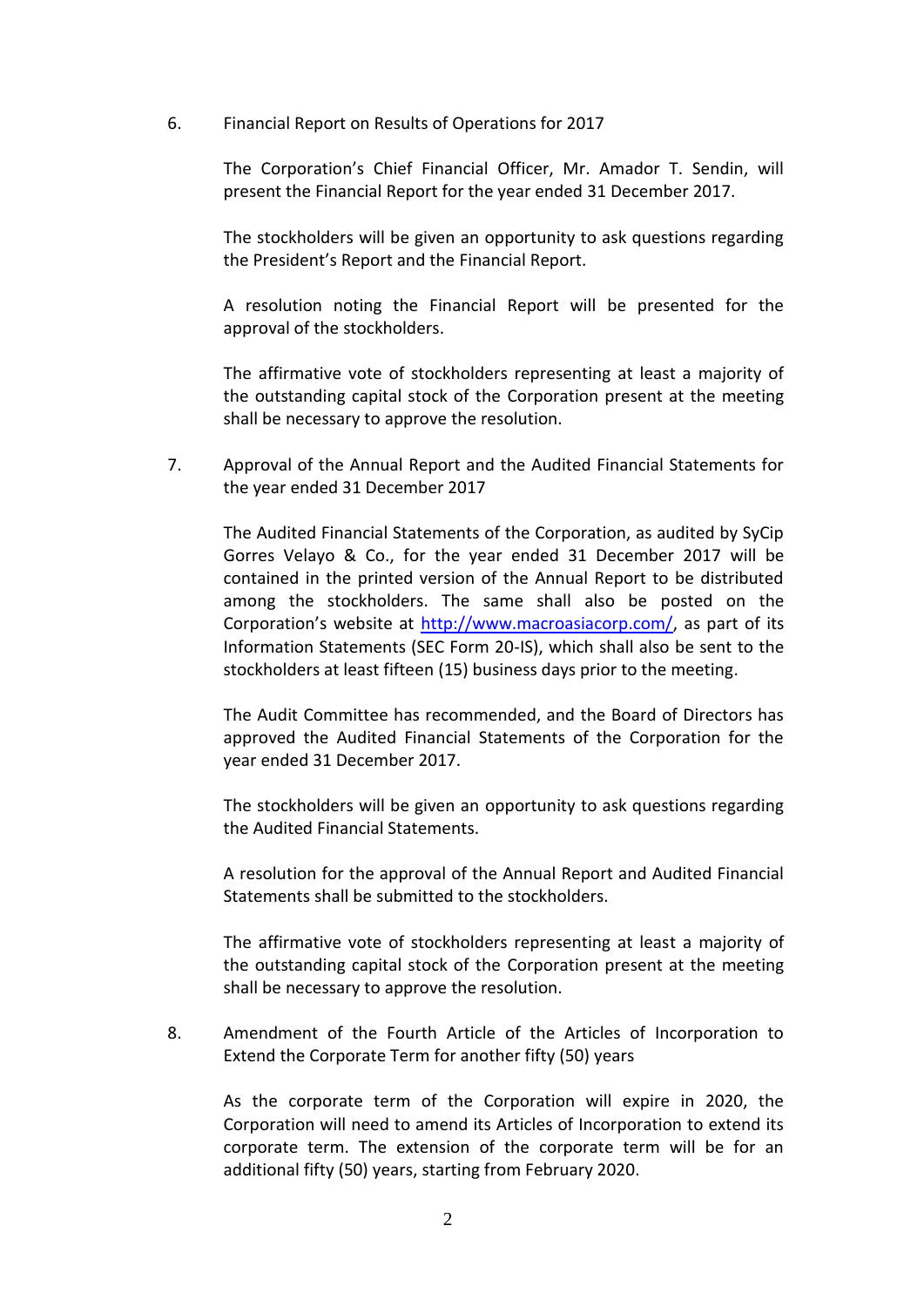A resolution for the extension of the corporate term will be presented to the stockholders for their approval.

The affirmative vote of stockholders representing at least two-thirds (2/3) of the outstanding capital stock of the Corporation shall be necessary to approve the resolution.

9. Declaration of Thirty Percent (30%) Stock Dividends from the Unissued Portion of the Authorized Capital Stock

The Board of Directors, in a resolution during its meeting on 22 March 2018, approved the declaration of 30% stock dividends from the unissued but authorized capital stock of the Corporation. The same shall be subject to approval by the stockholders at the meeting.

A motion for the approval of the declaration of the 30% stock dividends from the unissued but authorized capital stock of the Corporation shall be presented to the stockholders for their approval.

The affirmative vote of stockholders representing at least two-thirds (2/3) of the outstanding capital stock of the Corporation shall be necessary to approve the resolution.

10. Ratification of all Acts, Proceedings and Resolutions of the Board of Directors and Management since the Annual Stockholders' Meeting held on 21 July 2017

The acts and resolutions for approval, confirmation, and ratification are enumerated in Item 18 of SEC Form 20-IS.

A motion for the approval, confirmation, and ratification of the acts, proceedings and resolutions of the Board of Directors and Management since the 2017 Annual Stockholders' Meeting shall be presented to the stockholders.

The affirmative vote of stockholders representing at least a majority of the outstanding capital stock of the Corporation present at the meeting shall be necessary to approve the resolution.

11. Election of Directors

In accordance with the Corporation's By-Laws and Manual on Corporate Governance, the Corporate Governance Committee received the nominations to the Board of Directors. During its meeting on 4 June 2018, the Corporate Governance Committee determined that all the nominees, including the nominees for independent directors, possess all the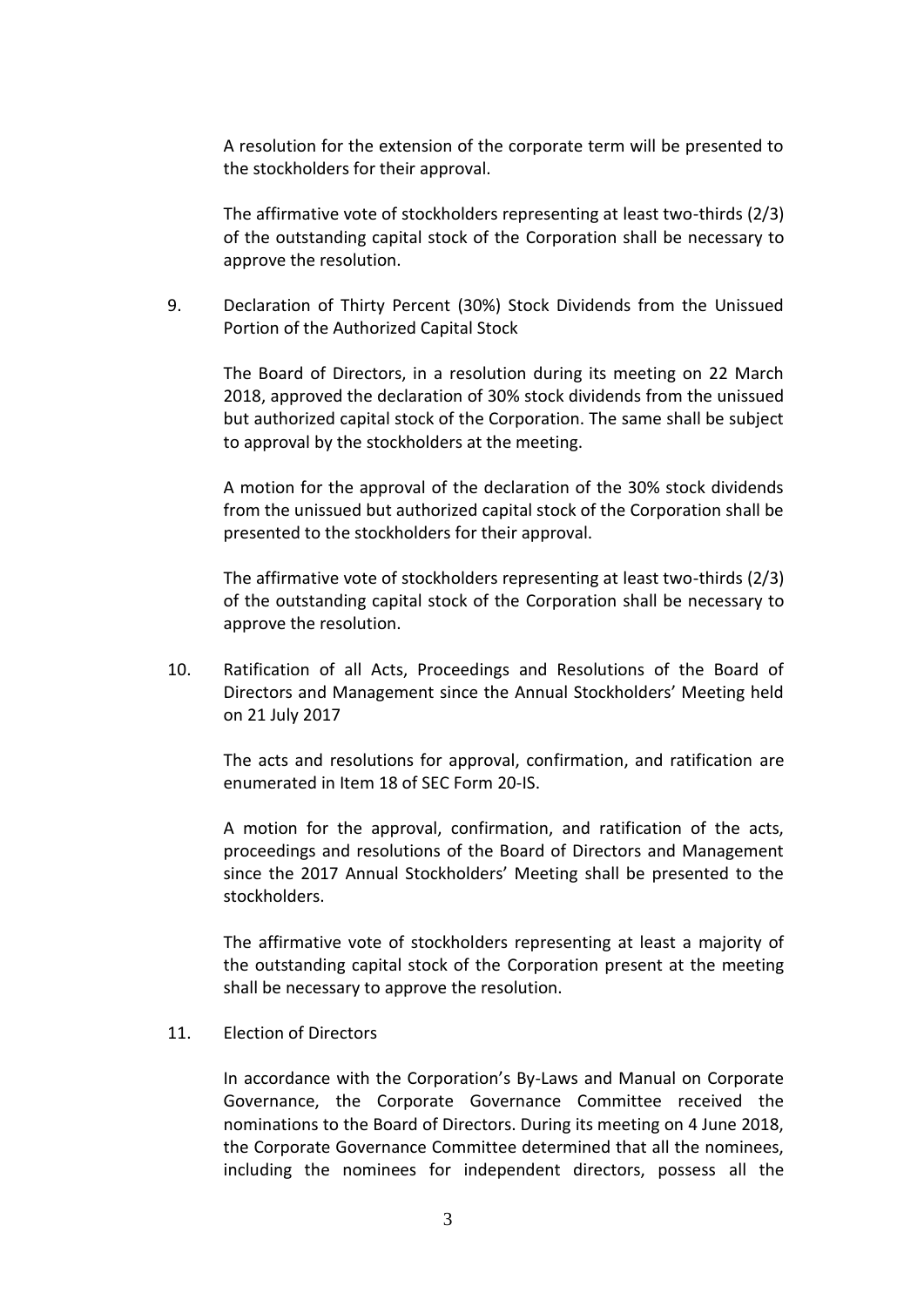qualifications of a director pursuant to the Corporation's By-Laws, Manual on Corporate Governance, and applicable laws, rules and regulations. Copies of the directors' profiles are provided in the Information Statement and posted on the Corporation's website: <http://www.macroasiacorp.com/>

The Corporate Secretary shall present to the stockholders the names of the individuals who were nominated in the Final List of Candidates for directors of the Corporation.

The election of the directors shall be by plurality of votes. Every stockholder may vote such number of shares owned by him for as many persons as there are directors to be elected; or he may cumulate his votes by giving one candidate as many votes as the number of such directors multiplied by the number of his shares shall equal; or he may, based on the same principle, distribute such votes among as many candidates as he sees fit.

The eleven (11) directors receiving the highest number of votes will be declared elected as directors of the Corporation.

12. Appointment of External Auditor

The Audit Committee has recommended, and the Board has approved the appointment of SyCip Gorres Velayo & Co. as the external auditor of the Corporation.

The profile of the proposed external auditors will be provided in the Information Statement.

A resolution for the appointment of SyCip Gorres Velayo & Co. as the Corporation's external auditor will be presented to the stockholders for their approval.

The affirmative vote of stockholders representing at least a majority of the outstanding capital stock of the Corporation present at the meeting shall be necessary to approve the resolution.

## 13. Other Matters

The Chairman of the meeting will open the floor for comments and questions by the stockholders. Stockholders may raise other matters or issues that may be properly taken up at the meeting.